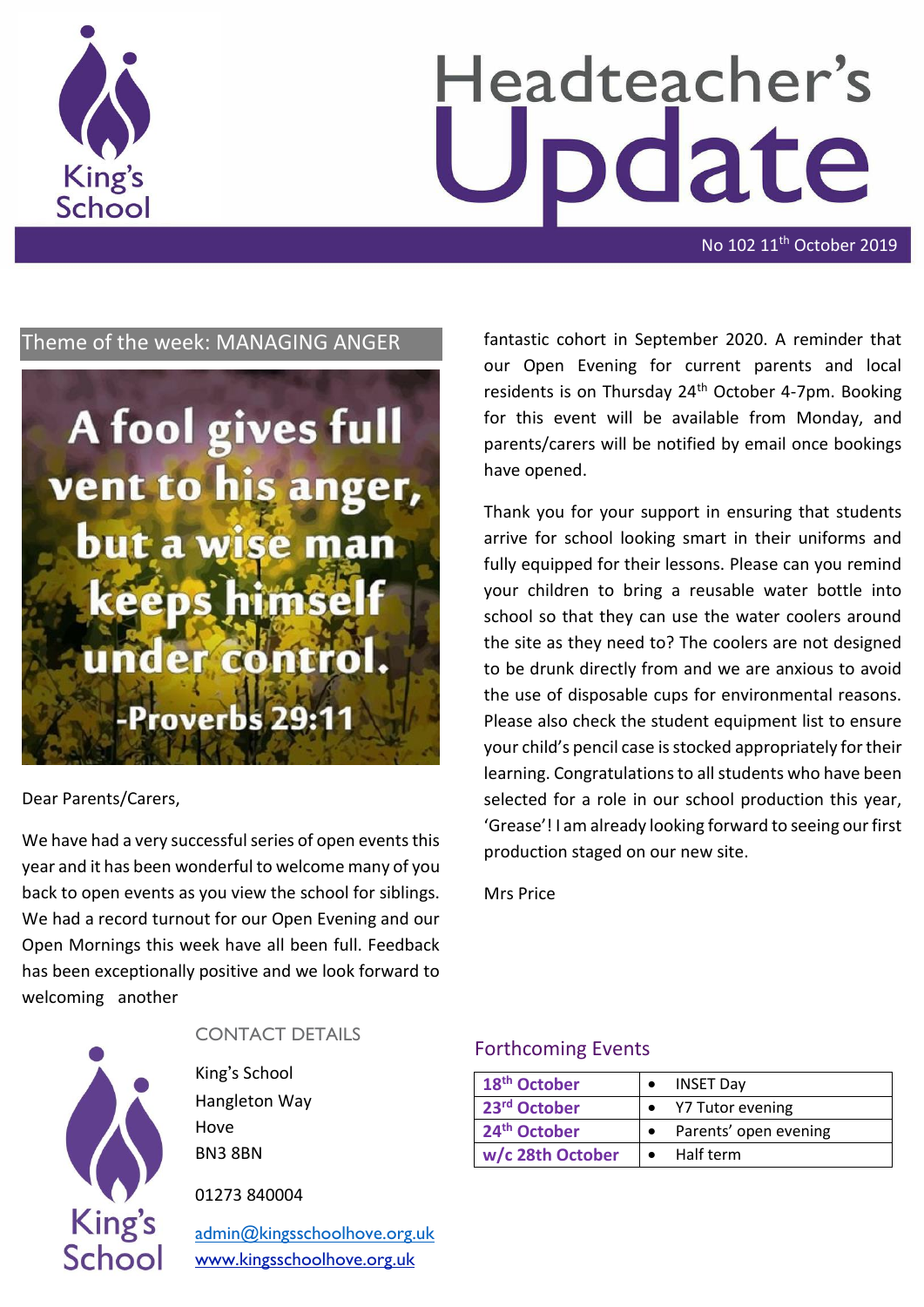# **King's School**

# Thank you to our Student Helpers

A public thank you to the students who have helped us across our open events – on Open Evening itself and throughout our Open Mornings. Many students have served as tour guides and have supported departments as they showcase their work to visitors. We are very grateful for the enthusiastic and responsible manner in which our students approach these responsibilities.

#### Student of the week

Year 7: Rafferty Overman for absolute positivity in and around the school.

Year 8: Rani Zarifa for his behaviour in PE and for volunteering to be a Mental Health Champion with Mrs Rebera.

Year 9: Dylan Russell, nominated for his great work ethic and focus at the start of Year 9, especially in Maths, Music and Computing. In addition, he has helped with Open Mornings with great diligence and care.

Year 10: Daniel Byrne for stepping up and embracing Key Stage 4.

Year 11: Cordelia Liu for making a great start to the year in all her subjects.

### New staff profile

Miss Herrick- Teacher of Geography

I'm completing my NQT at King's this year, and have felt so welcomed into the school community already. After



completing my degree in Nottingham, I moved to Australia and worked in a busy recruitment office. I then travelled for a while in India, before finding a job in London working for a charity. I decided later that this wasn't for me, and decided to pursue teacher training in beautiful Brighton. At the weekends, you'll find me listening to music, gardening, cooking, and occasionally playing the oboe!

# Teleologists – A call for parent speakers

Last year we began a small discussion group, The Teleologists, for some of our KS4 pupils, in order to stretch thinking beyond the classroom. We have previously discussed topics such as 'Veganism', 'Creativity and Education' and 'Evolution, Science and Christianity'. We begin our sessions with a short paper (approximately 10 minutes), followed by a discussion of the subject presented. We meet once a half term, on a Thursday afternoon (3.10-4.10). If you have a topic you are passionate about that you think would engage students in Year 10 and 11 and you would be willing to come and present to our group, please get in touch with Mrs Vincent by emailing [k.vincent@kingsschoolhove.org.uk](mailto:k.vincent@kingsschoolhove.org.uk) .

## Year 11 October half term intervention

We are again offering holiday intervention sessions throughout the year for our Year 11 students. The programme of allocated dates has recently been sent out to Year 11 parents and a copy of these dates can be found on our website. These holiday sessions are targeted at smaller numbers of pupils who would benefit from additional time with their subject teachers. We will be sending the individual invites out for the October dates out in the near future. Places on these days are limited and of course demand is always high as our students recognise the value in such a day, as such we ask that parents of any students unable to take up an allocated place notify of us in advance so we can reallocate the place.

## Year 10 Information Evening

On Thursday 17th between 6pm and 7pm we will be holding our Year 10 information evening. We will be sharing key information on the GCSE years and will talk through what to expect in the year ahead and how we, as a school, will support with this journey. Our heads of Maths, English and Science will also share information on their courses and give advice on maximising the GCSE grades in their respective subjects. This is always a useful and informative evening and we encourage all parents and pupils to attend. If you are attending the